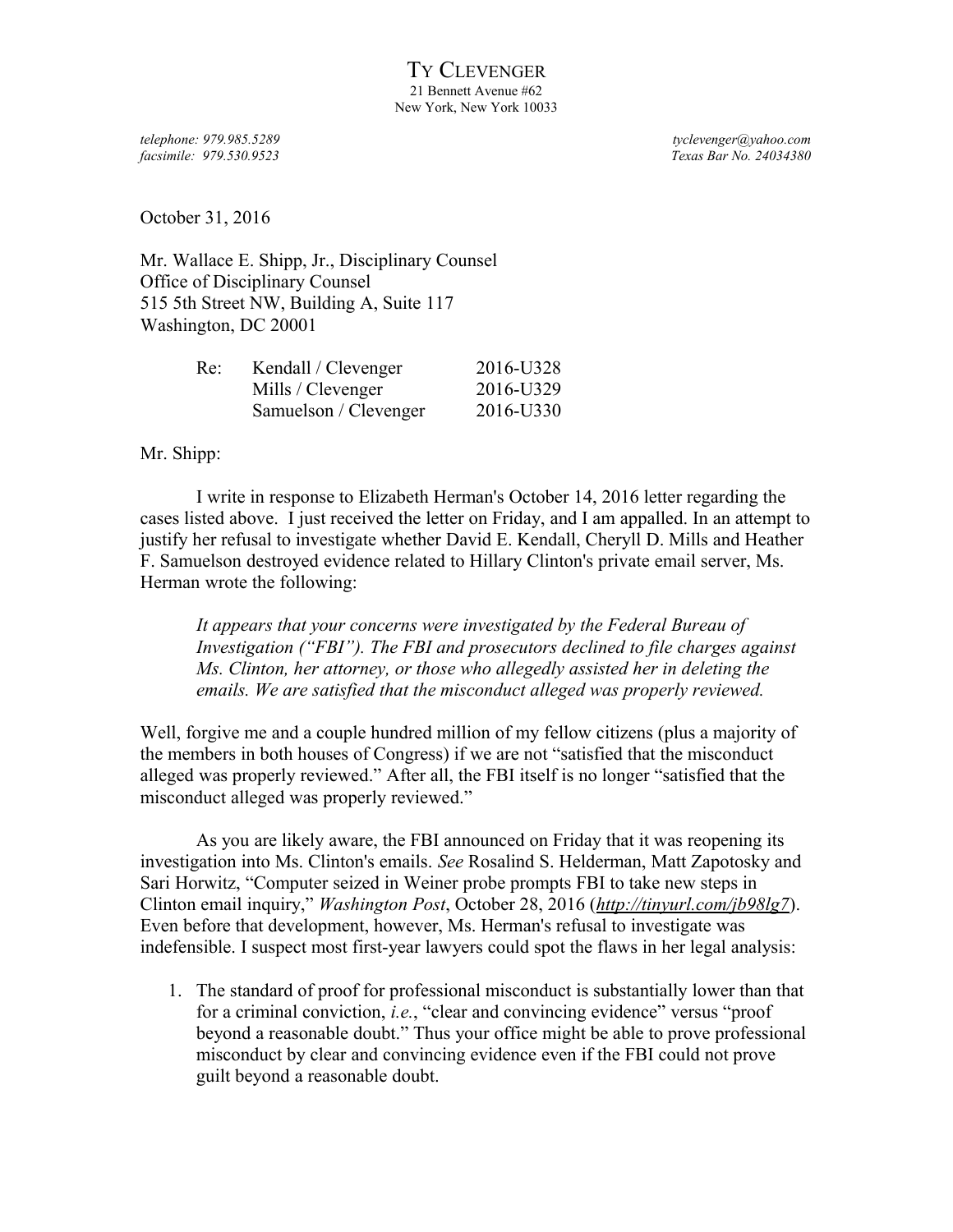- 2. The elements of a Espionage Act violation are fundamentally different from the elements of the alleged professional rules violations.
- 3. The *mens rea* for a criminal act versus a professional rules violation is fundamentally different. FBI Director James Comey indicated that he did not seek criminal charges against Mrs. Clinton and her cronies because there was no proof of intent to violate the Espionage Act (even though the statute itself does not require any intent beyond mere negligence). To prove a violation of the professional rules, however, your office need only prove recklessness.

Furthermore, the FBI's investigation apparently was targeted at violations of the Espionage Act, not obstruction of justice by the respondent attorneys. There is no indication that Mr. Kendall was investigated by the FBI *at all*, for example, even though the FBI's own records implicate Mr. Kendall in the destruction of evidence. Accordingly, it is preposterous for Ms. Herman to suggest that the FBI and the Justice Department somehow cleared Mr. Kendall when they had never investigated him in the first place.

Equally problematic is Ms. Herman's blind confidence in the FBI and Justice Department. Even before the FBI's about face on Friday, I had already provided evidence that the FBI investigation was fundamentally tainted. On October 19, 2016, I emailed Ms. Herman an October 5, 2016 letter from four Congressional committee chairman to U.S. Attorney General Loretta Lynch regarding Ms. Lynch's role and Mr. Comey's role in the destruction of evidence. The letter can be found at *<http://tinyurl.com/gtkl2ap>*. As indicated in that letter, both Ms. Lynch and Mr. Comey were *personally* involved in the destruction of evidence sought by Congress, specifically the destruction of laptops belonging to Ms. Mills and Ms. Samuelson.

To an outside observer, it appears that Ms. Lynch and Mr. Comey destroyed evidence to protect others who destroyed evidence, namely Mr. Kendall, Ms. Mills, Ms. Samuelson and, ultimately, Mrs. Clinton. For that reason, I filed bar grievances against Ms. Lynch and Mr. Comey in New York, where they are both admitted to practice. *See* October 20, 2016 Letter from Ty Clevenger to Grievance Committee of the U.S. District Court, S.D.N.Y. (*<http://tinyurl.com/hffys78>*). If Ms. Lynch and Mr. Comey were aiding and abetting the suspects they were investigating, as the evidence suggests, then it should come as no surprise that the suspects were exonerated. Either way, the FBI's refusal to recommend charges says nothing about whether the respondent attorneys violated the professional rules.

A more fundamental problem is Ms. Herman's seeming disregard for the rules governing your office, particularly D.C. Bar Rule XI(6)(a)(2). That rule imposes a duty to "investigate all matters involving alleged misconduct by an attorney subject to the disciplinary jurisdiction of this Court which may come to the attention of Disciplinary Counsel or the Board from any source whatsoever, where the apparent facts, if true, may warrant discipline." As a matter of standard practice, your office requires attorneys to respond in writing to misconduct complaints whenever those complaints state a *prima facie* violation of the professional rules. In this case, however, Ms. Herman bypassed the normal practice and dismissed my complaints out of hand without any genuine investigation. Why?